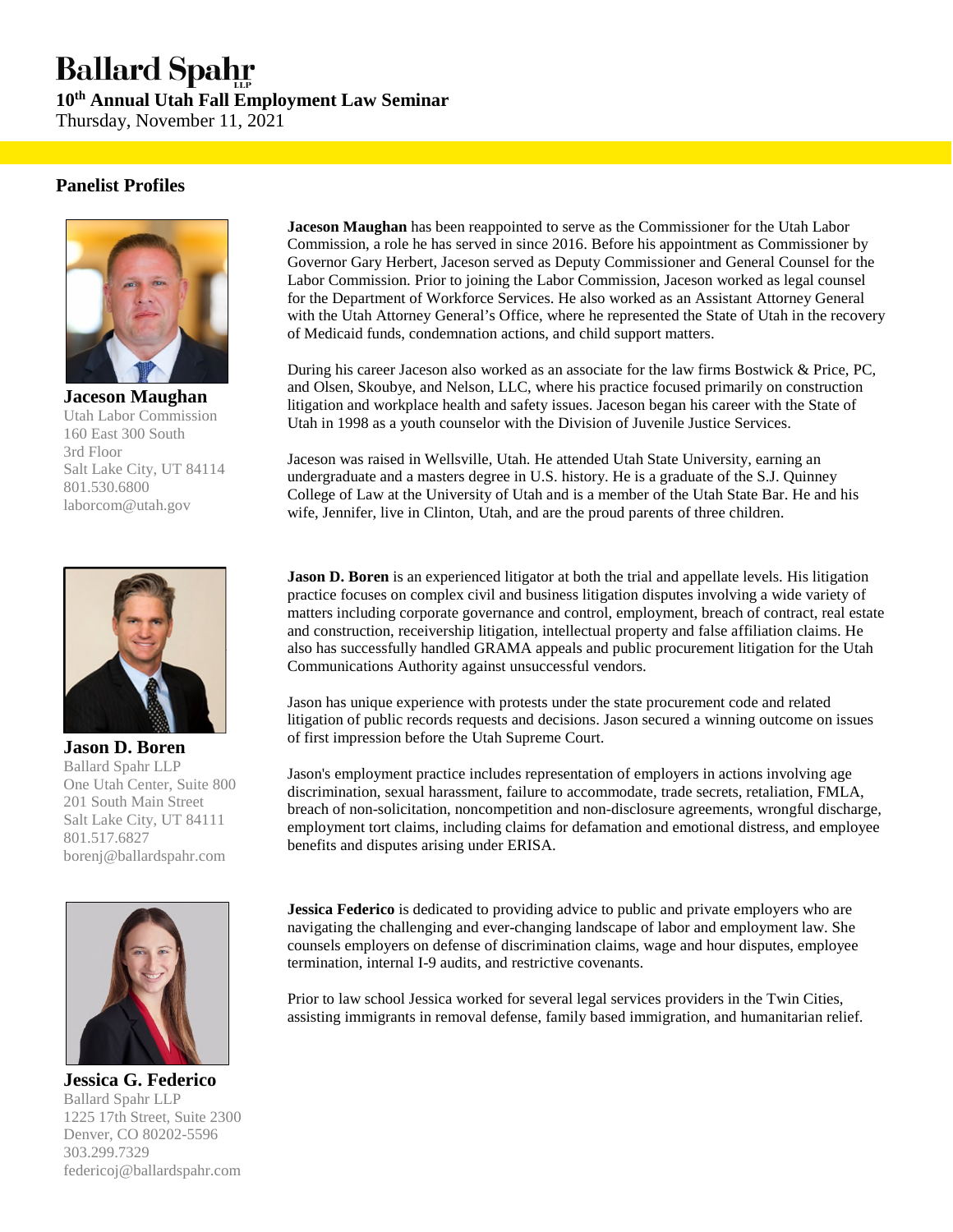# **Ballard Spahr**

**10th Annual Utah Fall Employment Law Seminar** 

Thursday, November 11, 2021

#### Panelist Profiles – page 2



**Mark R. Gaylord**  Ballard Spahr LLP One Utah Center, Suite 800 201 South Main Street Salt Lake City, UT 84111-2221 801.531.3070 gaylord@ballardspahr.com



**Jacqueline Mabatah**  Ballard Spahr LLP One Utah Center, Suite 800 201 South Main Street Salt Lake City, UT 84111-2221 801.531.3063 mabatahj@ballardspahr.com



**Mary M. O'Brien**  Ballard Spahr LLP 2000 IDS Center 80 South 8th Street Minneapolis, MN 55402-2119 612.371.2401 obrienm@ballardspahr.com

**Mark R. Gaylord** is the Managing Partner of the Salt Lake City office, where he also leads Ballard Spahr's litigation practice. He focuses on complex civil litigation, at both the trial and appellate levels in federal and state courts throughout the United States, with an emphasis on corporate business litigation, land use and development disputes, and construction matters.

Mark also handles complex matters in a variety of other areas, including environmental matters, creditor and bankruptcy matters, and business governance disputes. He represents private and public companies in business disputes as well as real estate developers and municipalities relating to land use decisions.

**Jacqueline Mabatah** is an associate in the Litigation Department. While in law school, Jacqueline served an internship with the Criminal Division of the U.S. Department of Justice (DOJ), where she conducted factual, regulatory, and legal research for multiple DOJ fraud and bribery investigations. Prior to law school, Jacqueline interned at the White House during the Obama administration, where she reviewed and analyzed the effects of national HIV/AIDS intervention efforts.

**Mary O'Brien** provides clients with strategic counsel and advice as they navigate through an ever-changing, always complex business environment. Her practical approach to business issues is an outgrowth of her upbringing in a family of business owners. Mary learned early that employees are a company's greatest asset and that perspective shapes the advice she gives her clients each day.

Whether she is handling a contract issue, a discrimination complaint, a trade secret concern or a shareholder/employee dispute, Mary helps clients develop a strategy for an efficient, effective solution. Proactive employment practices help businesses avoid costly and time-consuming legal issues. Writing straightforward policies, clear contracts, and providing training to employees and management are a few of the steps. Mary takes to help clients minimize risk. With the increased emphasis on diversity and sustainability, Mary works with clients to develop Environmental, Social and Governance ("ESG") programs and she also provides training on diversity, inclusion, and implicit bias.